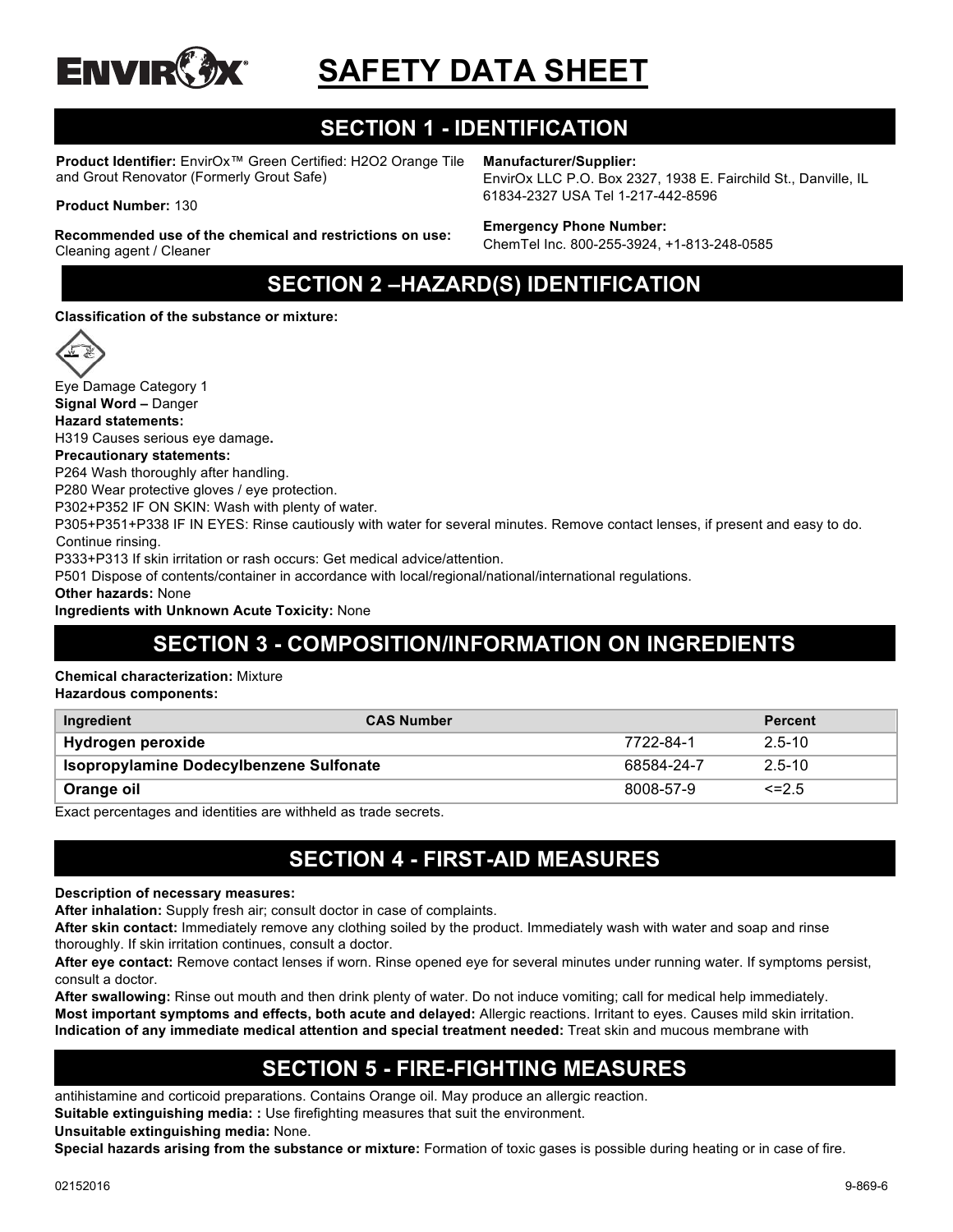**Special protective equipment and precautions for fire-fighters:** Wear self-contained respiratory protective device. Wear fully protective suit.

#### **SECTION 6 - ACCIDENTAL RELEASE MEASURES:**

**Personal precautions, protective equipment and emergency procedures:** Wear protective equipment. Keep unprotected persons away. For large spills, use respiratory protective device against the effects of fumes/dust/aerosol. Ensure adequate ventilation. Particular danger of slipping on leaked/spilled product.

**Methods and material for containment and cleaning up:** Absorb liquid components with liquid-binding material (sand, diatomite, acid binders, universal binders, sawdust). Ensure adequate ventilation. Send for recovery or disposal in suitable receptacles.

### **SECTION 7 - HANDLING AND STORAGE**

**Precautions for safe handling:** Prevent formation of aerosols. Avoid splashes or spray in enclosed areas. Use only in well ventilated areas.

**Conditions for safe storage, including any incompatibilities:** Store away from foodstuffs. Do not store together with alkalis (caustic solutions). Store in cool, dry conditions in well-sealed receptacles. Protect from frost.

# **SECTION 8 - EXPOSURE CONTROLS/PERSONAL PROTECTION**

| Components with workplace control parameters: |     |                           |                   |  |
|-----------------------------------------------|-----|---------------------------|-------------------|--|
| Component                                     |     | <b>OSHA PEL ACGIH TLV</b> | <b>WEEL (USA)</b> |  |
| CAS: 7722-84-1 hydrogen peroxide              | ppm | 1ppm                      |                   |  |
| CAS: 57-55-6 Propylene Glycol                 |     |                           | 10 mg/m $3$       |  |

**Appropriate engineering controls:** No further information available.

**Personal protective equipment:**

**Respiratory protection:** Not required under normal conditions of use. Use suitable respiratory protective device when aerosol or mist is formed. Use suitable respiratory protective device when aerosol or mist is formed. For spills, respiratory protection may be advisable. **Protection of hands:** Protective gloves. Wash hands before breaks and at the end of work **Eye protection:** Safety glasses **Body protection:** Protective work clothing**.**

| <b>SECTION 9 - PHYSICAL AND CHEMICAL PROPERTIES</b> |                         |  |                            |                              |
|-----------------------------------------------------|-------------------------|--|----------------------------|------------------------------|
| Appearance:                                         | Form: Liquid            |  | <b>Explosive Limits</b>    | <b>Upper: Not Determined</b> |
|                                                     | Color: Orange           |  | Vapor pressure:            | 23 hPa (17 mm Hg)            |
| Odor:                                               | Citrus; fragrance added |  | Vapor density:             | Not determined               |
| Odor threshold:                                     | Not determined          |  | <b>Relative Density:</b>   | 1.015                        |
| pH value at 20 $^{\circ}$ C (68 $^{\circ}$ F):      | $4.1 \pm 0.5$           |  | Solubility:                | Fully miscible               |
| Melting point/Melting range:                        | Undetermined            |  | Partition coefficient      | Not determined               |
| Boiling point/Boiling range:                        | 212 °F / 100 °C         |  | (noctanol/water):          |                              |
| Flash point:                                        | Not applicable          |  | Auto-ignition temperature: | Not determined               |
| Evaporation rate:                                   | Not determined          |  | Decomposition temperature: | Not determined               |
| Flammability (solid, gaseous):                      | Not applicable          |  | Viscosity:                 | Not determined               |
| <b>Explosive Limits</b>                             | Lower: Not Determined   |  |                            |                              |

### **SECTION 10 - STABILITY AND REACTIVITY**

**Reactivity:** No further relevant information available. **Chemical stability:** No decomposition if used and stored according to specifications. **Possibility of hazardous reactions**: Reacts with strong acids. Reacts with strong oxidizing agents. Reacts with reducing agents. Reacts with strong alkali. **Conditions to avoid:** No further relevant information available. **Incompatible materials**: No further relevant information available. **Hazardous decomposition products:** Carbon monoxide and carbon dioxide, Sulfur oxides (SOx).

# **SECTION 11 - TOXICOLOGICAL INFORMATION**

#### **Information on likely routes of exposure:**

**Inhalation:** No irritant effect. **Ingestion:** None under normal use. **Skin contact:** No irritant effect. Sensitization possible through skin contact. **Eye Contact:** Irritating effect. **Symptoms related to the physical, chemical and toxicological characteristics**: No further relevant information available. **Delayed and immediate effects and also chronic effects from short and long term exposure:**  Danger through skin absorption. Toxic and/or corrosive effects may be delayed up to 48 hours.

**Measures of toxicity**: 7722-84-1 Hydrogen Peroxide - Oral LD50 376 mg/kg (rat) - Inhalative LC50/4h 2.0 mg/l (rat) **Carcinogenic categories:**

NTP**(National ToxicologyProgram):** None of the ingredients are listed.